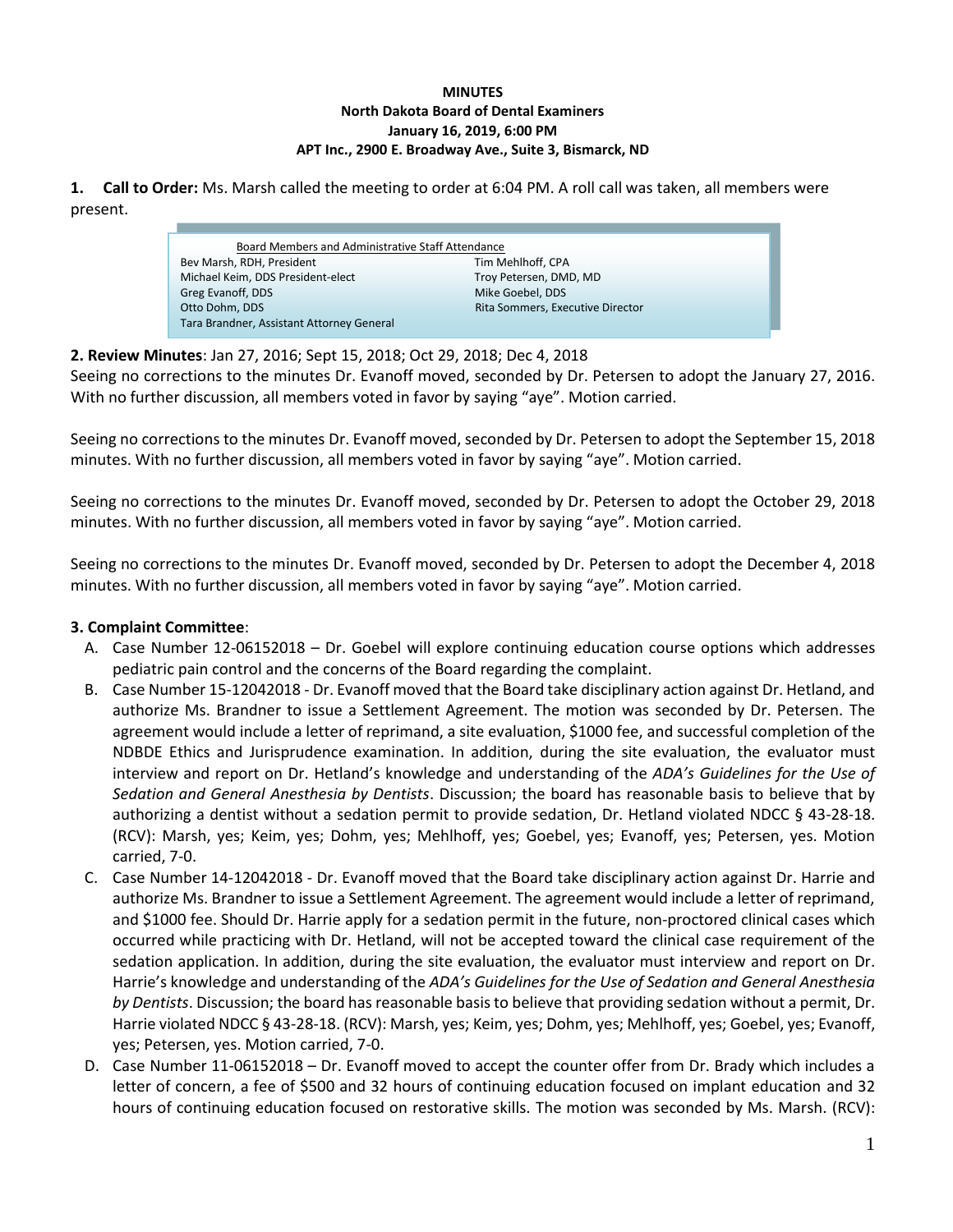Marsh, yes; Keim, yes; Dohm, yes; Mehlhoff, yes; Goebel, yes; Evanoff, yes; Petersen, yes. Motion carried, 7-0. Dr. Goebel will seek options for CE.

- E. Case Number 2-01262018 Dr. Evanoff moved to accept the counter offers from Matt Deeter, DDS, Lucas Deeter, DDS and Terry Deeter, DDS. Ms. Marsh seconded the motion. (RCV): Marsh, yes; Keim, yes; Dohm, yes; Mehlhoff, yes; Goebel, yes; Evanoff, yes; Petersen, yes. Motion carried, 7-0.
- F. Case Number 13-01112019 Dr. Evanoff moved to dismiss. Motion seconded by Dr. Dohm. Discussion; Grounds for disciplinary action do not exist. (RCV): Marsh, yes; Keim, yes; Dohm, yes; Mehlhoff, yes; Goebel, yes; Evanoff, yes; Petersen, yes. Motion carried, 7-0.

**4. Legislative Committee:** Dr. Evanoff moved to oppose legislation introducing a dental therapist and requests that written testimony be prepared. Dr. Dohm seconded the motion. Discussion; Dental therapists are inadequately trained and this issue is regarding public safety. Marsh, no; Keim, yes; Dohm, yes; Mehlhoff, yes; Goebel, yes; Evanoff, yes; Petersen, yes. Motion carried, 6-1.

| Bill #  | Introduced                                                                                                                                                | Summary                                                                                                                                                                                                                                                                                                                                    | Board's Action                                                                                                                                                                                                                                                                                                                                                                                                                                                                                                                                                                                                                      |
|---------|-----------------------------------------------------------------------------------------------------------------------------------------------------------|--------------------------------------------------------------------------------------------------------------------------------------------------------------------------------------------------------------------------------------------------------------------------------------------------------------------------------------------|-------------------------------------------------------------------------------------------------------------------------------------------------------------------------------------------------------------------------------------------------------------------------------------------------------------------------------------------------------------------------------------------------------------------------------------------------------------------------------------------------------------------------------------------------------------------------------------------------------------------------------------|
| HB 1523 | House: INTRODUCED<br>01/14 H Introduced, first reading, referred<br>Government and Veterans Affairs<br>Committee<br>01/25 H Committee Hearing - 08:00 AM  | Relating to the operating fund<br>balances of state agencies,<br>departments, and institutions;<br>to amend and reenact section<br>54-44-12 of the North Dakota<br>Century Code, relating to<br>accounts of occupational and<br>professional boards,<br>associations, and<br>commissions, and to provide<br>an effective date.             | Discussion; The bill could affect the viability of<br>board's litigation reserves. Funds designated<br>specifically for litigation or emergency funding. Mr.<br>Mehlhoff moved to oppose the bill as written, the<br>threshold set too low. The intent to sweep funds<br>from boards represents a taxation on licensees. Ms.<br>Sommers will prepare testimony. Motion seconded<br>by Dr. Keim. RCV: (RCV): Marsh, yes; Keim, yes;<br>Dohm, yes; Mehlhoff, yes; Goebel, yes; Evanoff,<br>yes; Petersen, yes. Motion carried, 7-0.                                                                                                   |
| SB 2126 | Senate: INTRODUCED<br>01/03 S Introduced, first reading, referred<br>Government and Veterans Affairs<br>Committee<br>01/17 S Committee Hearing - 10:00 AM | Relating to licensure of<br>foreign practitioners of<br>occupations and<br>professions. SB 2126 and<br>2127: Based on lack of<br>protection to public, Dr. Dohm<br>moved to oppose, motion<br>seconded by Dr. Petersen.<br>Discussion; submit written<br>testimony for bills which affect<br>the boards ability to protect<br>the public., | Dr. Dohm moved to oppose 2126 and 2127 based<br>on lack of protections for public. Conflicts with<br>Board's mission. Ms. Sommers will prepare<br>testimony.<br>RCV: (RCV): Marsh, yes; Keim, yes; Dohm, yes;<br>Mehlhoff, yes; Goebel, yes; Evanoff, yes; Petersen,<br>ves. Motion carried, 7-0.                                                                                                                                                                                                                                                                                                                                   |
| HB 1253 | House: Introduced                                                                                                                                         | Relating to a criminal                                                                                                                                                                                                                                                                                                                     | Dr. Dohm moved to oppose HB 1253. Ms. Marsh<br>conviction and state licensure. Seconded the motion. The legislation seems to be<br>part of a movement to ban background checks for<br>the sake of employment. The Board's statute<br>currently has language related to the issue and has<br>always relied on the Assistant Attorney General<br>appointed to the Board for legal advisement on such<br>situations. Without all facts related to convictions,<br>Boards are at a disadvantage. RCV: (RCV): Marsh,<br>yes; Keim, yes; Dohm, yes; Mehlhoff, yes; Goebel,<br>yes; Evanoff, yes; Petersen, yes. Motion carried, 7-<br>lO. |
| SB 2127 | Senate: INTRODUCED<br>01/03 S Introduced, first reading, referred<br>Government and Veterans Affairs<br>Committee<br>01/25 S Committee Hearing - 09:30 AM | Relating to regulation of the<br>practice of occupations and<br>professions by military<br>dependents; and to amend<br>and reenact sections 15.1-13-<br>17, 27-11-01, 43-51-01, and<br>43-51-11.1 of the North<br>Dakota Century Code,<br>relating to regulation of<br>occupations and professions.                                        |                                                                                                                                                                                                                                                                                                                                                                                                                                                                                                                                                                                                                                     |